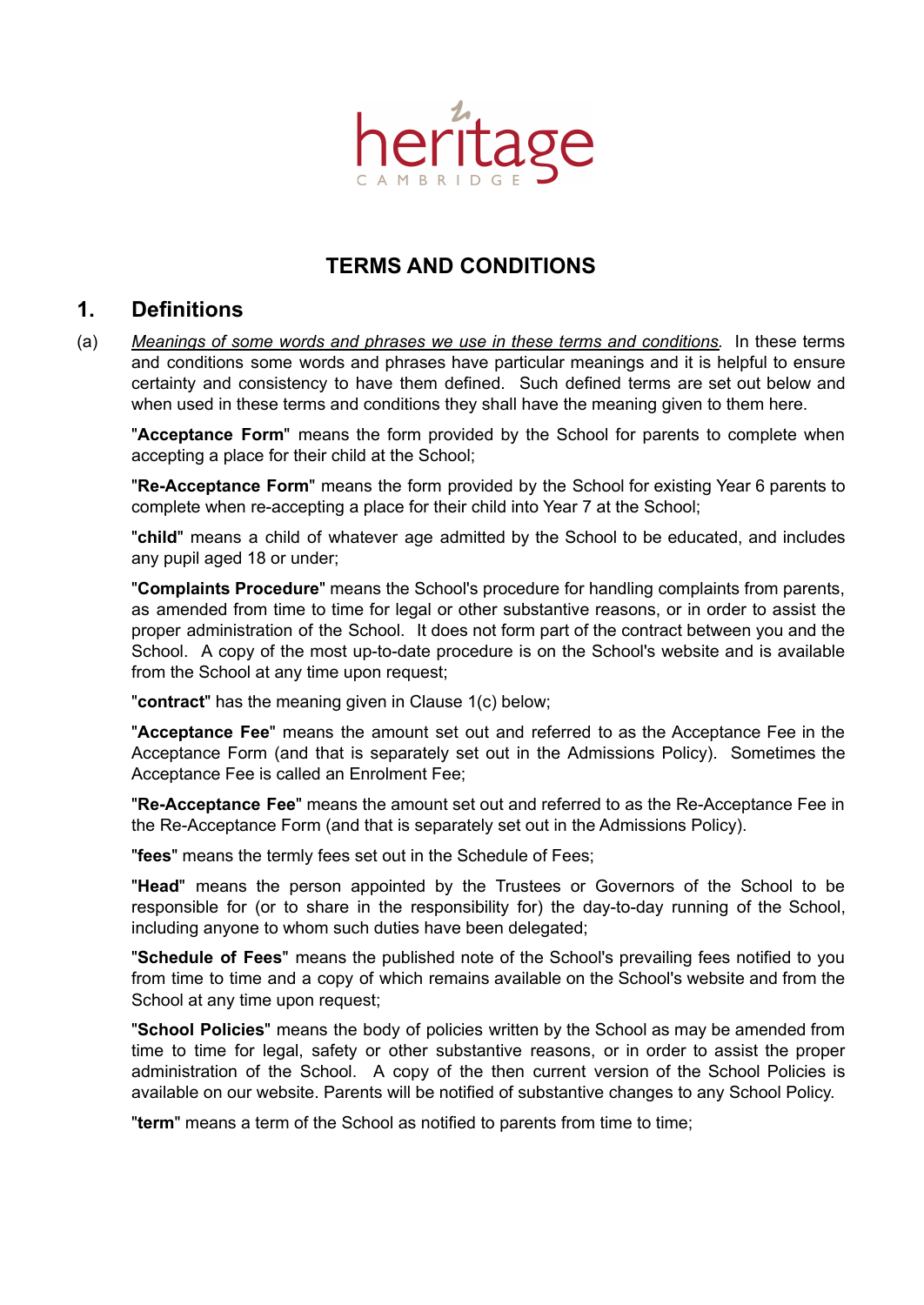"**a term's notice**" means **written** notice given not later than the first day of the term *before* the term to which the notice relates<sup>1</sup>;

"**terms and conditions**" means these terms and conditions as may be amended from time to time;

"**we**" or the "**School**" means the legal entity carrying on as the School as identified in Clause 1(b) below; and

"**you**" or the "**parents**" means each person who has signed the Acceptance (or Re-Acceptance) Form as a parent of the child, or a person who with the School's express written consent replaces a person who has signed the Acceptance (or Re-Acceptance) Form.

In these terms and conditions we sometimes provide illustrative examples to try and provide you with a better understanding of what we are referring to. We do this by using the words "**for example**", "**includes**" or "**including**". When we do use these words, it means that the examples that are given are not exclusive or limiting examples of the matter in question.

We also use headings to introduce separate provisions. These headings are for ease of understanding only.

- (b) *Who we are*. We are Child Light Limited, a company registered in England and Wales. Our company registration number is 2928829 and our registered office is at 17-19 Brookside, Cambridge, CB2 1JE.
- (c) *Our contract with you*. The **Acceptance Form**, the **Schedule of Fees**, the **School Policies,** and these **terms and conditions** (as in each case may be varied from time to time) form the terms of an agreement (the "**contract**") between you and the School. It is not intended that the terms of this contract shall be enforceable by your child or by any other third party.

## **2. Acceptance (and Re-Acceptance) Form and Acceptance (and Re-Acceptance) Fee**

- (a) *How places are offered.* Places are offered in accordance with the School's Admissions Policy, a copy of which can be found on the School's website.
- (b) *How you accept our offer of a place.* An offer of a place for your child at the School is accepted by your submitting the completed Acceptance Form and paying the Acceptance Fee (or Enrolment Fee) or Re-Acceptance Form and Re-Acceptance Fee if you would like your Year 6 child to take up the offer of a place in Year 7.
- (c) The deadline for receipt of the Re-Acceptance Form and Re-Acceptance Fee for a Year 7 place is 9am on the Friday before the February half term holiday.
- (d) *The non-refundable status of the Acceptance Fee and Re-Acceptance Fee*. The Acceptance Fee and Re-Acceptance Fee are not refundable if your child does not take up a place, or continue, at the School.
- (e) *The Re-Acceptance Fee is credited against Year 7 Fees.* The Re-Acceptance Fee is credited towards Year 7 Fees, divided equally over 3 term's and therefore discounted equally over the 12-month Direct Debit.

### **3. Withdrawing your Acceptance (or Re-Acceptance) of a Place**

(a) *The period of notice we require for a new pupil*. If you wish to withdraw your acceptance of a

 $<sup>1</sup>$  So if, for example, a term's notice is required to withdraw your child from the School with effect from the start of the</sup> *summer* term (which is the term to which the notice relates) then a term's notice means you need to tell us in writing about the withdrawal, at the latest, on the first day of the *spring* term immediately before.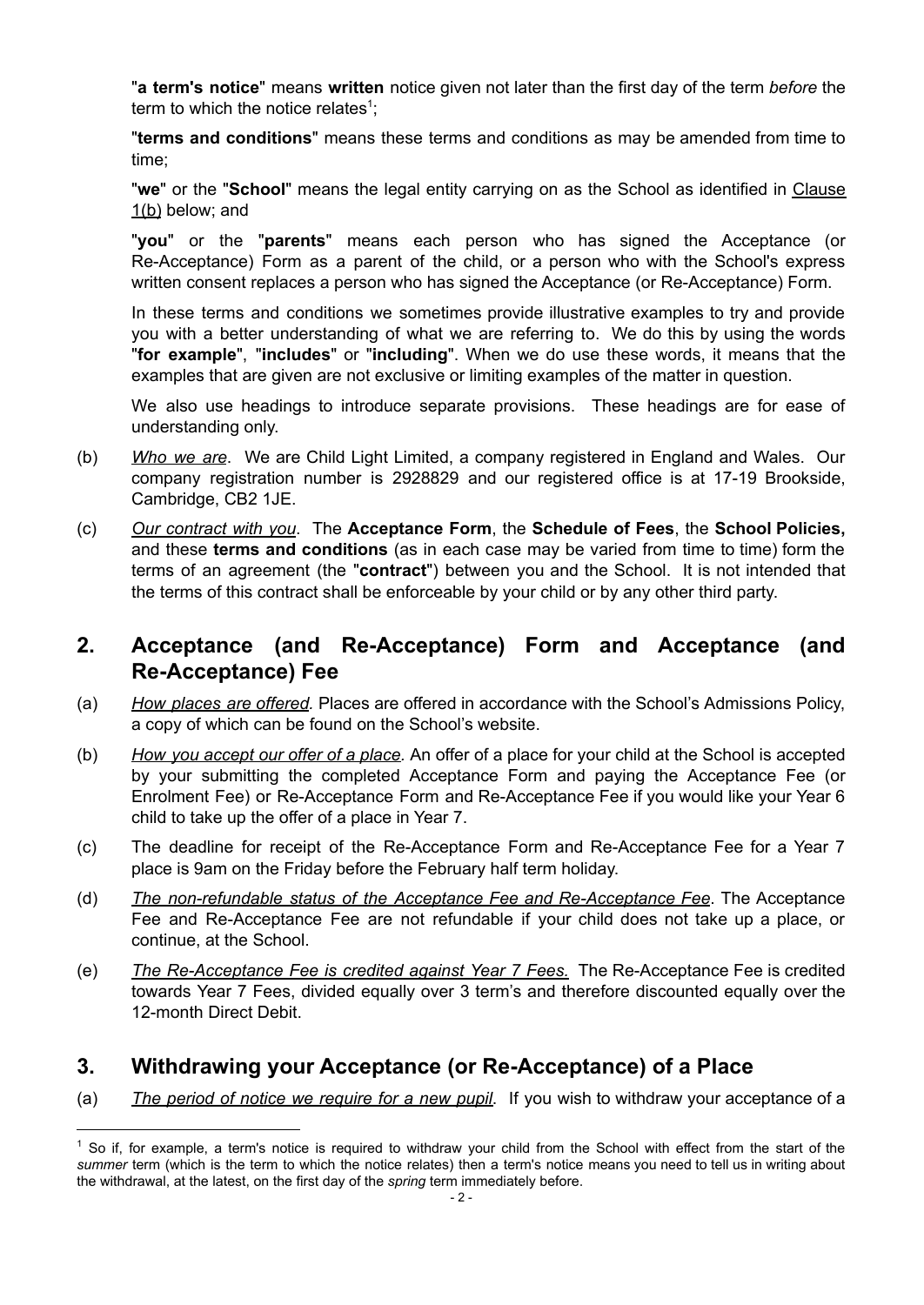place BEFORE your child starts at the School you must give us written notice before the first day of the term immediately preceding the term in which your child was due to start. This means that if, for example, your child is due to start at the School in September at the start of an academic year then you would need to tell us in writing that you wish to withdraw your acceptance of a place on or before the first day of the preceding summer term (that is, the final term of the previous academic year).

- (b) The period of notice we require for a Year 6 pupil who has re-accepted a place for Year 7. If you wish to withdraw your re-acceptance of a place BEFORE your child re-starts at the School you must give us written notice before the first day of the summer term.
- (c) *If we do not receive the required notice*. If you do not provide us with notice before the first day of the term immediately preceding the term in which your child was due to start (or if no notice is provided at all) a term's fees will be payable by you and will become due and owing to the School as a debt. The term's fees will be charged at the rate applicable for the first term due to be attended by your child. Where applicable, such fees will be reduced to take account of any bursary awarded to you.

# **4. School Fees, Supplemental Charges and Payment**

- (a) *What the fees include*. The fees include all the costs incurred in the usual course of the education by the School of your child, including the provision of any necessary educational materials, which are included in the fees unless otherwise notified to you by the School at any time (either in the Schedule of Fees or otherwise).
- (b) *What the fees do not include: supplemental charges*. We refer to any items charged to you that are supplemental to the fees (that is, items that are payable by you to the School in addition to the fees) as supplemental charges. By way of example, any extra-curricular activities (such as clubs, private music lessons, optional trips) in which you agree in advance your child may participate will be supplemental to items met by the fees and charged for accordingly. Additional charges incurred by the School in providing for the special educational needs of your child may also be charged as supplemental to the fees, subject to prior agreement.
- (c) (i) *Who is responsible for ensuring payment*. Each of you who has signed the Acceptance, or Re-Acceptance, Form is liable for and must ensure that all of the fees and supplemental charges due are paid to the School. This is because our contract applies to both of you together and each of you on your own. Each of you remains liable to the School for all of the fees and supplemental charges due UNLESS AND UNTIL the School has expressly agreed in writing with each of you to look exclusively to any other person for payment of the fees and/or any supplemental charges. Each person who signs the Acceptance Form has an individual responsibility to ensure that, between them, the fees and supplemental charges owing to the School are paid. In practice this means that if fees or supplemental charges have not been paid to the School then in order to recover the outstanding payments, the School can seek payment of the full amount outstanding from either parent.
	- (ii) *How can one person remove him/herself from their payment responsibility*. A person who has signed the Acceptance, or Re-Acceptance, Form may withdraw from this contract with the School by submitting a term's notice but that person must obtain the prior written consent of both the School and the other person who has signed the Acceptance, or Re-Acceptance, Form.
	- (iii) *How bursary awards are treated*. If your child has been awarded a bursary, your responsibility will be to pay for the amount of fees due after taking account of that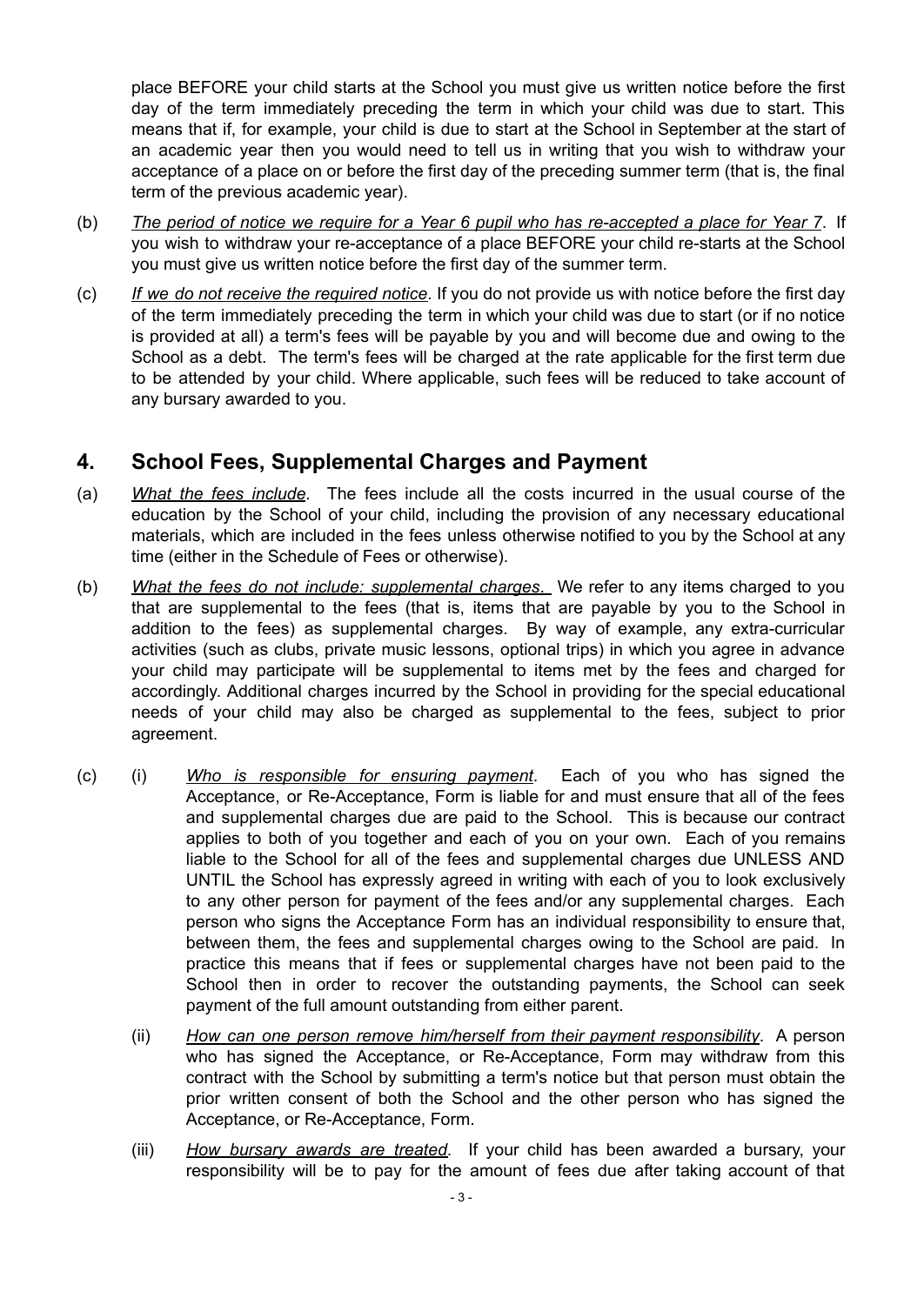award. An award may be withdrawn in accordance with (or by reference to) the terms upon which such award is made and/or if, in the opinion of the Head, your child's attendance, progress and/or behaviour no longer merit the continuation of the award. Where an award will be withdrawn from your child, you will be notified not less than a term in advance. This will give you enough time to decide whether you want to continue to educate your child at the School.

(d) *How the fees are charged and payment requirements*. Direct Debits are the usual method of payment. A Direct Debit mandate can be completed alongside the Acceptance Form either using this link<sup>2</sup> or via the email link sent to you on receipt of the Acceptance Form. Until your Acceptance Fee (Enrolment Fee) is paid, your child is not enrolled at the School. Similarly, until the Re-Acceptance Form is completed *and* the Re-Acceptance Fee is paid, a Year 6 pupil cannot be considered enrolled at the School for Year 7.

If you are unable to complete the Direct Debit mandate and pay by any other method, an administration fee of 1.5% (minimum £2) per payment received may be charged.

Fees are calculated on a termly basis, invoiced annually on 1 August, and payments become due in monthly instalments by the 10th of each month from August to July of each academic year.

We may not allow your child to attend the School if you do not pay on time.

- (e) *Payment of supplemental charges*. School trips with fixed payment instalment dates will be invoiced according to those dates and payments collected by Direct Debit approximately 10 days thereafter. All other supplemental charges for each term will be notified to you as they arise. The total for the term will be sent to you by invoice in the final 2 weeks of each term, and the payment collected by Direct Debit approximately 10 days thereafter. If you choose to pay by any method other than Direct Debit, an administration fee of 1.5% (minimum £2 charge) per payment received may be charged.
- (f) (i) *Non-payment of fees: refusal to attend school*. We may refuse to allow your child to attend the School or to withhold any references while fees remain unpaid or there is a persistent failure by you to pay the fees on time.
	- (ii) *Non-payment of supplemental charges: refusal to participate in the relevant activity*. We may refuse to allow your child to participate in the relevant extracurricular activity, trip or outing while the applicable supplemental charge for that activity remains unpaid.
	- (iii) *We can charge interest if you pay late*. If you do not make any payment to the School, or we are unable to collect payment by Direct Debit, by the due date for payment (see Clauses 4(d) and 4(e) above) we may charge interest to you on the overdue amount at the rate of 3 per cent a year above the base rate from time to time of the School's bank. Unless we tell you otherwise in writing, this interest will accrue on a daily basis from the due date until the date of actual payment of the overdue amount, whether before or after we obtain a court judgement against you. You must pay the School the interest together with the overdue amount.
	- (iv) *We can recover our costs for recovering late or non-payments*. You will be responsible for paying the costs we incur in recovering, or attempting to recover, any unpaid fees or supplemental charges from you (including reasonable legal costs being costs that would be allowable by the courts if judgement was made in the School's favour).

<sup>2</sup>

https://x-pi-live.sagepay.com/api/direct-debit/mandateSetup/reusable-link/53f4a39f-aba1-491b-948c-d448a6ff30 ac?mandateProvider=gocardless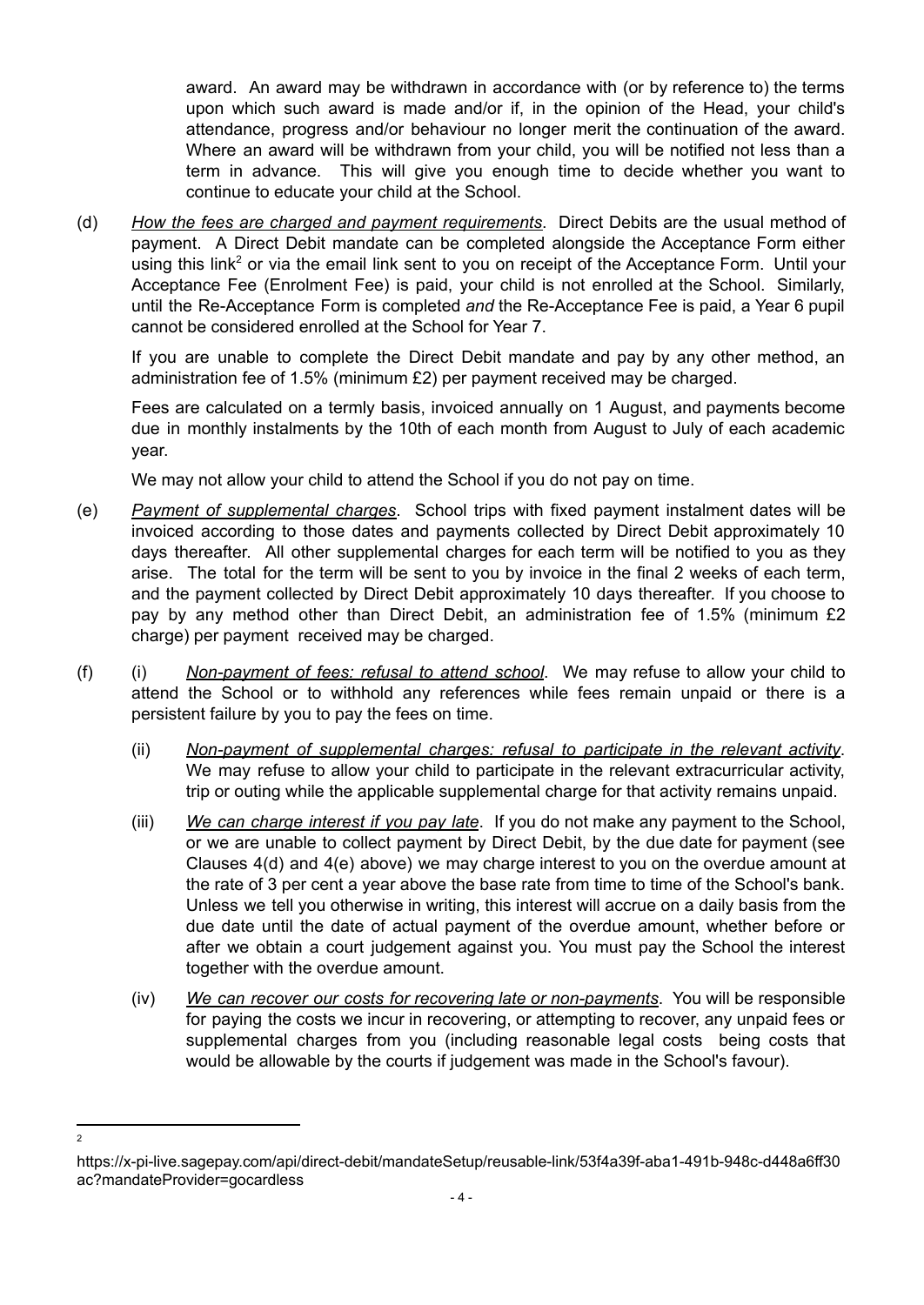- (v) *We can notify other educational institutions of your outstanding payments*. We may inform any other school or educational establishment to which you propose to send your child of any outstanding fees or supplemental charges.
- (g) *Our ability to increase the fees*. We will review our fees during the course of your child's education (usually annually) and may increase them. Notice of an increase in the fees will be sent to you before the end of the penultimate term before the increase is to take effect. This will allow you time to consider the increase and, if you wish to withdraw your child from the School before the proposed increase is set to take effect, then you will have sufficient time to provide the required term's notice of withdrawal to the School under Clause 5(a) below.
- (h) *Fees and supplemental charges will not be reduced due to your child's absence*. Fees and any agreed supplemental charges will not normally be reduced or refunded as a result of absence due to illness or otherwise, or as a result of your child being required to study from home as a result of us providing educational services remotely for whatever reason. If your child takes study leave at home before or during public examinations, or stays at home following those examinations, no reduction of fees will be made in respect of such periods spent at home.
- (i) *Information on your identity and the source of funds*. From time to time we may ask you to provide us with information that we consider to be satisfactory so that we can verify:
	- (i) your identity;
	- (ii) your child's identity;
	- (iii) your child's right to enter, live and study in the United Kingdom; and
	- (iv) the source of funds you are using to pay the fees.

You must provide the School with the information and documentation we ask for.

(j) *Allocation of payments to your fees account*. Except where expressly agreed with you otherwise, the School shall be entitled to allocate payments from you to your account as it sees fit. The School shall be entitled to allocate a payment made in respect of one child to the unpaid account of any other child of yours at the School.

# **5. Notice Requirements**

- (a) *Notice to withdraw your child from the School*. If you wish to withdraw your child from the School (other than at the normal leaving date), you must either give us a clear term's notice to that effect or pay to the School a term's fees in lieu of notice, at such rate as would have been charged for the first term not attended by your child. This means that if, for example, you wish to withdraw your child with effect from the start of the autumn term (that is, at the start of an academic year) then you would need to tell us in writing that you wish to withdraw your child on or before the first day of the preceding summer term (that is, the final term of the preceding academic year). If you do not give a term's notice, fees in lieu of notice (for this example) will be charged at the rate for the autumn term.
- (b) *When the relevant amount in lieu of notice must be paid*. In cases under (a) above, the appropriate sum in lieu of notice will become payable by you to us as a debt on the first day of the term for which the charge is made. For example, if you do not give notice that you wish to withdraw your child with effect from the start of the autumn term, then the fees at the rate for the autumn term will become due on the first day of that autumn term.
- (c) *Withdrawal part-way through a term does not reduce the amount you owe to the School*. The School's affairs are organised on a termly basis and it is not possible for you to reduce the amount of fees or supplemental charges due, or to obtain a refund of fees or supplemental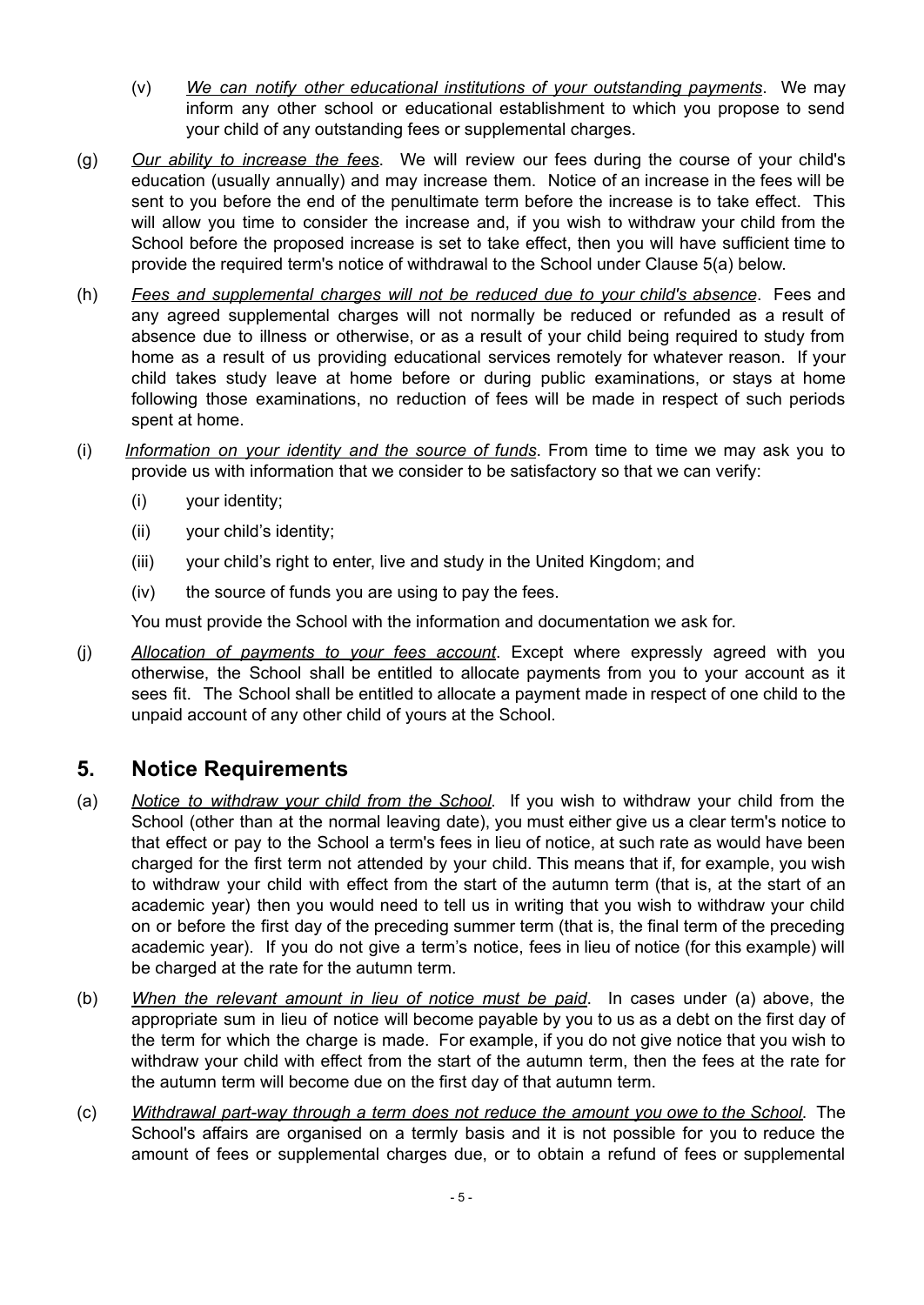charges, by withdrawing your child or by your child's ceasing to participate in an activity part-way through a term.

# **6. Compliance with School Policies**

- (a) *Compliance with School Policies*. It is a condition of remaining at the School that you and your child comply with the School's Policies. A copy of the current version of each School Policy is available on our website. Parents will be notified of substantive changes to any School Policy.
- (b) *Particular School Policies parents and pupils need to adhere to*. The following School Policies explain expectations or rules that pupils need to adhere to: Behaviour Policy, Acceptable and Safe Use of Screens Policy, Dress Code. Parents are also expected to adhere to our Administration of Medicines Policy and our Use of Photographs and Videos Policy. Our Complaints Procedure can be found amongst the School Policies on our website.

# **7. Suspension, Exclusion and Required Removal**

- (a) *The Head's discretion to suspend or exclude your child from the School*. As explained in and in keeping with the school's Behaviour Policy, the Head may in his or her discretion suspend or, in serious or persistent cases, exclude your child from the School if the Head considers that your child's conduct or behaviour (including behaviour or conduct outside school) is unsatisfactory and the suspension or exclusion is in the School's best interests or those of your child or other children.
- (b) *The Head's discretion to require you to remove your child from the School*. Instead of expulsion or suspension, the Head may in his or her discretion require you to remove your child from the School if the Head considers that:
	- (i) your behaviour or conduct (or the behaviour or conduct of one of you): is unreasonable; and/or adversely affects (or is likely to adversely affect) your child's or other children's progress at the School, or the wellbeing of School staff; and/or brings (or is likely to bring) the School into disrepute; and/or is not in accordance with your obligations under this contract where we have cancelled this contract under Clause 14 below;
	- (ii) your child's attendance or progress is unsatisfactory and, in the reasonable opinion of the Head, the removal is in the School's best interests and/or those of your child or other children. If this happens, you will be notified not less than a term in advance.
- (c) *What happens if your child is suspended, excluded or removed from the School*.
	- (i) Should the Head exercise his or her right under either Clause  $7(a)$  or Clause  $7(b)(i)$ above you will not be entitled to any refund or remission of fees or supplemental charges due (whether paid or payable) in or relating to the term in which your child is excluded or suspended.
	- (ii) If your child is excluded or you are required to remove your child from the School, fees in lieu of notice will not be payable and any fees and/or supplemental charges that have been prepaid for or relating to any term after the expulsion/required removal will be refunded.
- (e) *Impact of exclusion or required removal on this contract.* Provided you have paid the School's final invoice, this contract will terminate with immediate effect if your child is excluded or if you are required to remove your child from the School.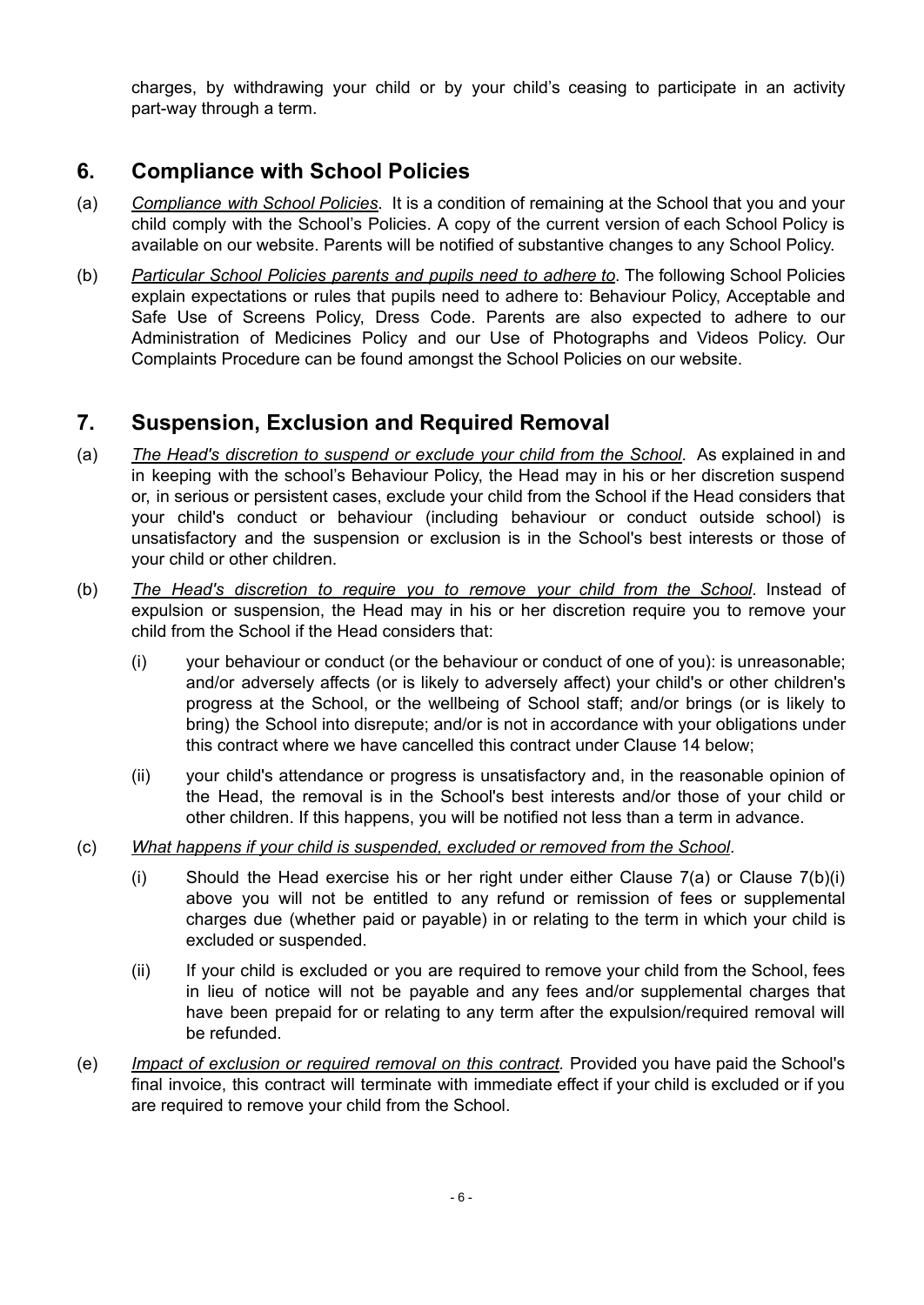(f) *Your right to have disciplinary matters or decisions reviewed*. You are entitled to have any serious disciplinary matters or decisions taken by the School and/or Head under this Clause 7 reviewed. Any such review shall be governed by the Complaints Procedure.

# **8. The School's Obligations**

- (a) *The period of your child's schooling*. Subject to these terms and conditions, the School will accept your child as a pupil of the School from:
	- (i) the time your child enters the Infant or Junior School until the end of Year 6, or
	- (ii) the time your child enters the Senior School until the end of his or her secondary education.
- (b) *The scope of our duty to exercise reasonable skill and care for your child's education and welfare*. While your child remains a pupil of the School, we will exercise reasonable skill and care in respect of his or her education and welfare. This obligation will apply during school hours and at other times when your child is permitted to be on School premises or is participating in activities organised by the School. We cannot accept any responsibility for the welfare of your child while off the School premises unless he or she is taking part in a school activity or otherwise under the supervision of a member of School staff.
- (c) *Consent to participation in contact sports and similar activities*. Unless you notify us to the contrary, you consent to your child participating, under supervision, in contact sports and in other normal sports and activities which may entail some risk of physical injury.
- (d) *What happens if your child needs urgent medical attention*. If your child requires urgent medical attention while under the School's care, we will if practicable try to obtain your prior consent. However, if it is not practicable to contact you we will make the decision on your behalf if, for example, consent is required for urgent treatment recommended by a doctor or other medical practitioner (including anaesthetic or operation, or blood transfusion (unless you have previously notified us you object to blood transfusions)).
- (e) *Our right to make changes at the School*. Our website describes the broad principles on which the School is presently run. However, from time to time it may be necessary to make changes to any aspects of the School, including the curriculum or the manner of providing education for your child (including by providing such education remotely (whilst your child remains at home, for example, where the School is required to close the School premises)).
- (f) *We will give you notice of significant changes*. We will give you notice of any changes that we regard as significant to your child's education prior to the end of the penultimate term before the change is to take effect. This will allow you time to consider the proposed change and, if you wish to withdraw your child from the School before the proposed change is set to take effect, then you have sufficient time to provide the required term's notice of withdrawal to the School under Clause 5(a) above.
- (g) *Monitoring your child's progress at the School*. We will monitor your child's progress at the School and produce regular written reports. We will advise you if we have any concern about your child's progress but we do not undertake to diagnose dyslexia or other conditions. A formal assessment can be arranged either by you or by the School at your expense.
- (h) *Religious observance*. Religious observance at the School will be conducted in accordance with the school's Christian Ethos Policy, a copy of which can be found on its website.

### **9. The Parents' Obligations**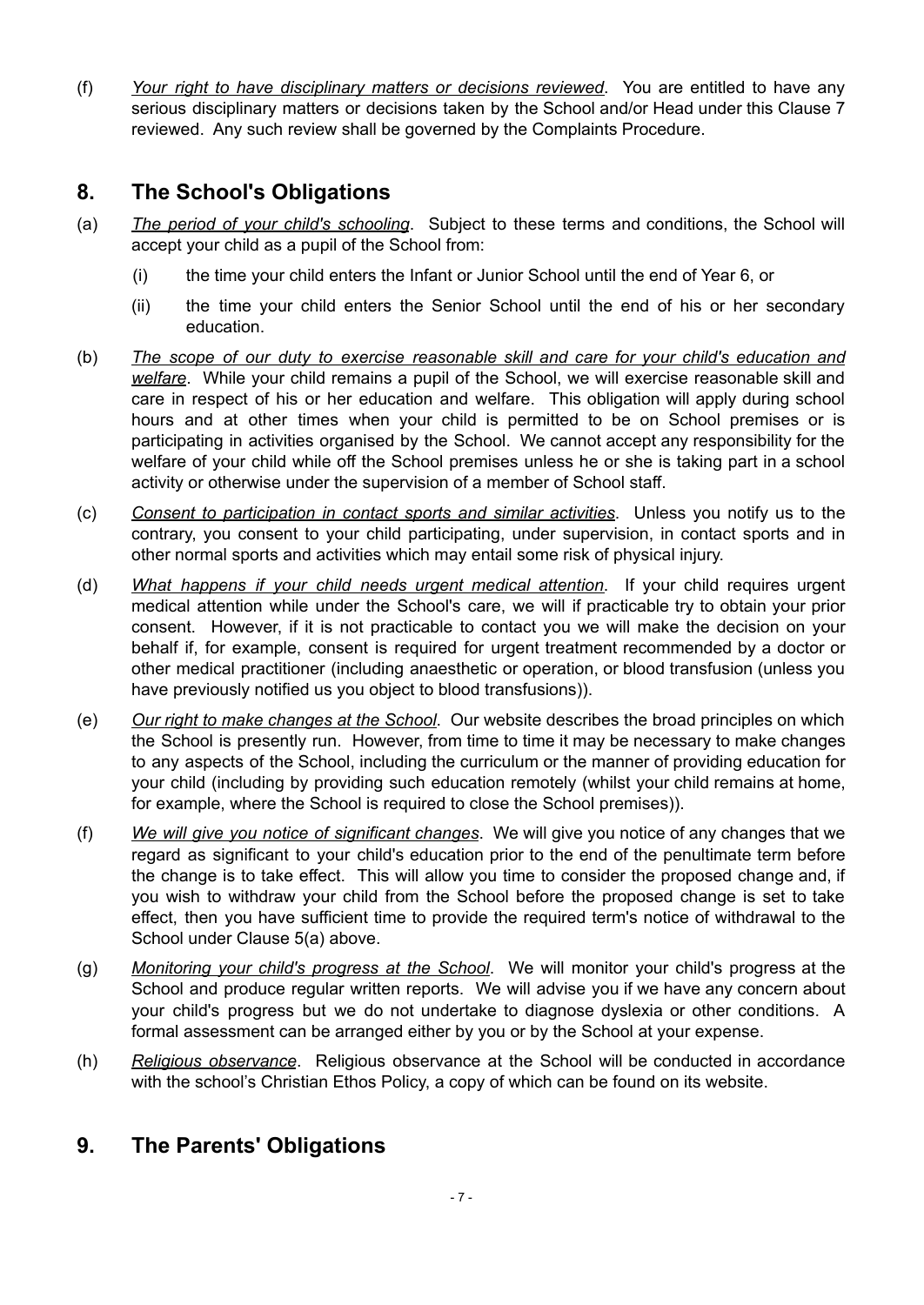- (a) *We require your cooperation*. In order to fulfil our obligations under this contract and to maintain a constructive and good faith relationship with you, we, the Head and School staff, need your cooperation, including in particular by you fulfilling your own obligations under this contract.
- (b) *Examples of the cooperation and assistance we require*. You must cooperate with the School and School staff in good faith, including by:
	- (i) maintaining a constructive relationship with School staff (including where the School is exercising its rights and performing its obligations under this contract):
	- (ii) encouraging your child in his or her studies, and giving appropriate support at home;
	- (iii) keeping the School up-to-date and informed of matters which affect or may affect your child (including circumstances which arise at any time that affect or may affect your ability to pay the fees and supplemental charges for your child);
	- (iv) ensuring that all details or other information notified or otherwise disclosed to the School about you and/or your child are accurate, truthful and not misleading and that relevant details and information (or changes to it) are not withheld;
	- (v) providing cooperation and assistance to the School so that your child can participate in, and benefit from, the School's provision of education (including where the School may wish/need to provide such education remotely); and
	- (vi) attending meetings and keeping in touch with the School where your child's interests so require.
- (c) *You must notify us of your child's health/medical conditions or special educational needs*. It is a condition of your child's joining and remaining at the School that you complete and submit to the School a medical questionnaire in respect of your child. You must inform the School of any health or medical condition, special educational need(s), disability or allergy that your child has or subsequently develops, whether long-term or short-term, including any infections. You must also provide us, whether upon further request by the School or otherwise, any reports or other materials relevant to any of the same.
- (d) *Circumstances where we may require you to keep your child away from School*. If the School so requires due to a health risk either presented by your child to others or presented to your child by others or by reason of a virus, pandemic, epidemic or other health risk, you undertake to keep your child at home and not permit him/her to return to the School until such time as the health risk has passed. Where it is considered appropriate in such circumstances we will try to continue providing education to your child remotely during such period (including, for example, by sending you/your child work assignments electronically or by post).
- (e) *You must notify us of any special arrangements needed for your child*. You must inform the School of any situations where special arrangements may be needed for your child, including for their education or welfare.
- (f) You must notify us of any court orders that relate to, or that may impact upon, the provision of *education to your child; and provide us with copies of them*. You must inform the School if, at any time prior to or during your child's time at the School, a court order is put in place or an undertaking is given to a court in respect of (or relating to) your child's attendance at the School (including its premises) and/or the School's provision of education to your child. These would include any court order or undertaking given to a court which may deal with or impact upon in any way: (i) your child's living and/or contact arrangements; (ii) your child's education, welfare and/or upbringing; and/or (iii) the payment of fees and/or supplemental charges. In any such circumstances you must (whether upon request or otherwise) promptly provide the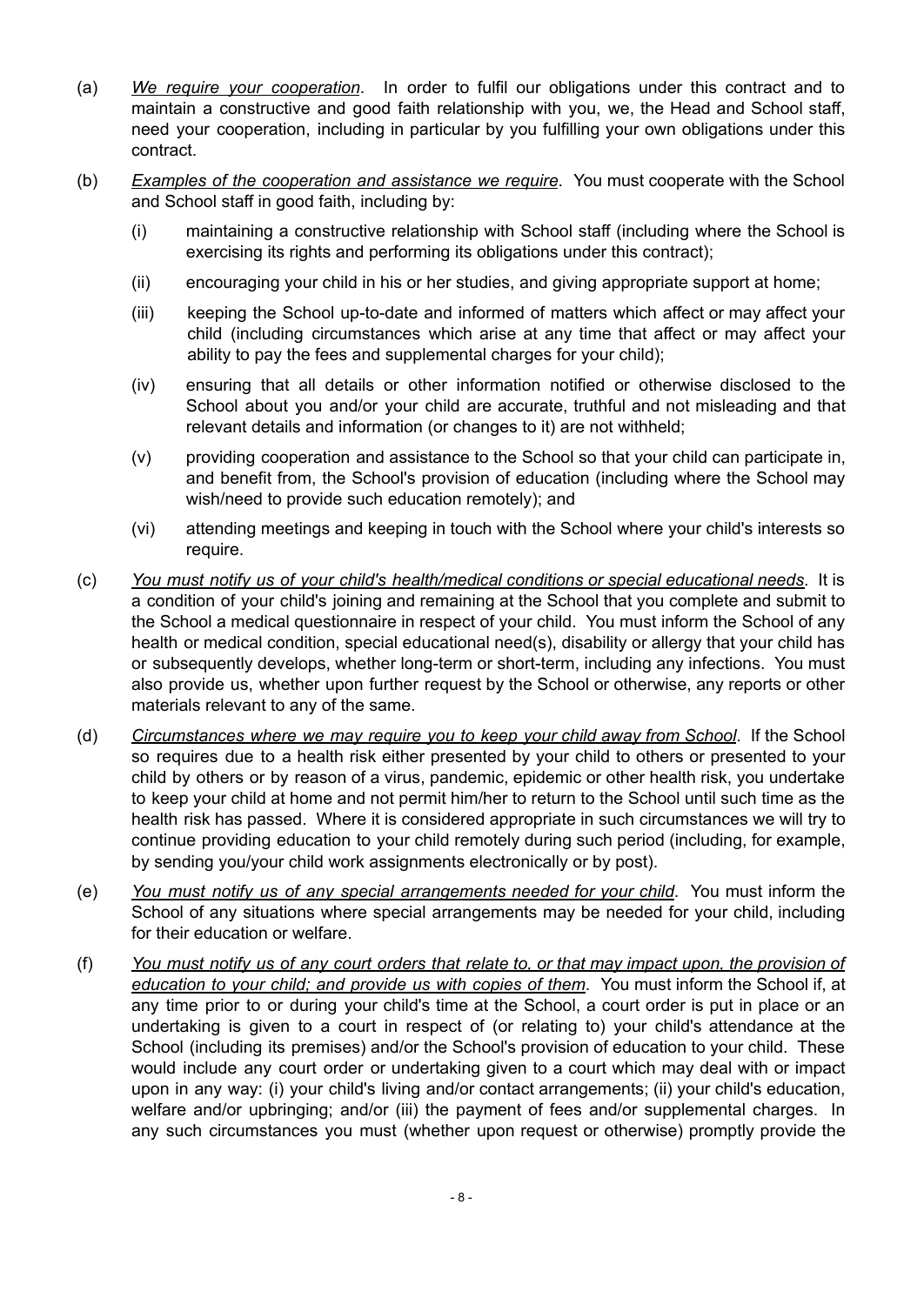School with copies of the relevant court order(s) or undertaking(s) (or the relevant parts of them).

- (g) *We require you to nominate two 'responsible adults' for us to contact in your absence*. It is a condition of your child's joining and remaining at the School that you nominate two 'responsible adults' for your child who will be delegated the authority by you to make decisions relating to your child if the School is not able to contact you. This information will be collected on the School's Registration Form.
- (h) *We are entitled to expect that parents have consulted with each other regarding decisions relating to your child*. You (and each of you as the holders of parental responsibility for your child) acknowledge and agree that, prior to and during your child's time at the School, the School is entitled to assume that you have consulted with each other so far as decisions regarding your child are concerned. Accordingly, you (and each of you) accept that the School is entitled to treat:
	- (i) any instruction, authority, request or prohibition received from one of you as having been given on behalf of both of you; and
	- (ii) any communication from the School to one of you as having been given to both of you.
- (i) *You must notify us of your child's absence from School*. The School Office must be informed as soon as possible of any reason for your child's unplanned absence from School. For planned absences, the School's prior consent should be sought.
- (j) *Parents must notify us if they will be absent for a period of time*. If at any time during your child's time at the School all those with Parental Responsibility will not be in the United Kingdom at any time or will otherwise be absent from the child's main residential address for a period of longer than two consecutive school days (ie, overnight) then you must inform the School immediately in writing and provide the details required by the School as a result, including the name and contact details for a 'responsible adult' for the period of your absence.
- (k) *Raising concerns with the School and making formal complaints*. If you have cause for concern as to a matter of safety, care, discipline or progress of your child you must inform the School without undue delay. Complaints should be made in accordance with the Complaints Procedure. A copy of the most up-to-date version of the Complaints Procedure is on the School's website and is otherwise available from the School at any time upon request.

### **10. Insurance**

*Your responsibility to make your own insurance arrangements*. You must make your own insurance arrangements if you require cover for your child or their property while at School or for the payment of fees due to absence of your child or closure of the School premises.

### **11. How we may use Personal Information: References, Confidentiality and Data Protection**

(a) *We may provide a reference for your child*. We may supply information and a reference in respect of your child to any educational institution which you propose your child may attend. Any reference supplied by us will be confidential. We will take care to ensure that all information that is supplied relating to your child is accurate and any opinion given on his/her ability, aptitude for certain courses and character is fair. However, we cannot be responsible for any loss you are or your child is alleged to have suffered resulting from opinions reasonably given, or correct statements of fact contained, in any reference or report given by us.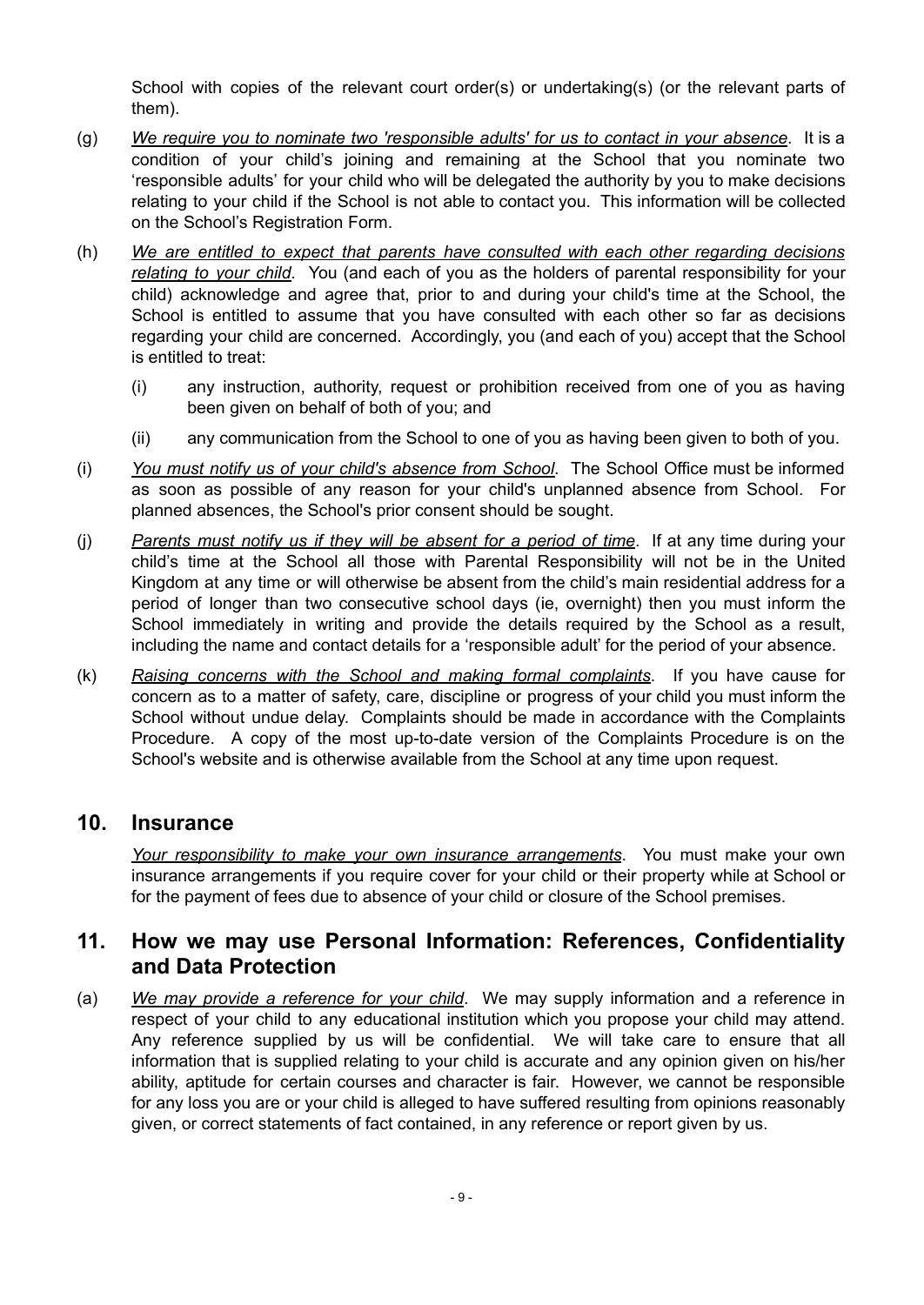- (b) *We will need to use information relating to your child, and to you, for certain purposes connected with the running of the School*. This will include name, contact details, school records, whilst your child is at the School and after he or she has left, for the purposes of:
	- (i) managing relationships between the School and current pupils/parents and fulfilling our obligations under the contract with you, including educational and examination purposes, safeguarding, statutory reporting, health and safety, complaints, administration and processing of fees;
	- (ii) communicating with the school community and the body of former pupils.

#### (c) *You are required to update us of changes to information held, or in circumstances relating to, you and/or your child*. You must:

- (i) confirm (or update, if necessary), when requested, such information (and/or documentation) about (or relating to) you and/or your child that is held by the School; and
- (ii) inform the School of any change to you or your child's circumstances (including, where applicable, in connection with your child's entitlement to enter, reside and/or study in the United Kingdom), or to information about (or relating to) you or your child that has previously been notified to the School, including relevant contact details.
- (e) *We will send information (eg, school reports) about your child to both of you as a matter of course*. You agree that those persons who have parental responsibility for your child are entitled to receive certain information about your child from the School (including school reports, correspondence and other materials relating to his or her progress, development and/or education generally). The School shall therefore disclose such information as a matter of routine to such persons UNLESS the School is restricted from doing so by a court order (or similar direction) or by any other legal requirement or obligation (for example, under data protection law).
- (f) *Data Protection Law*. The School will process personal data about you and your child in accordance with the Data Protection Act 2018 (and as amended or superseded) and other related legislation. We will process such personal data:
	- (i) as set out in this Clause 11, and in the School's *'Data Protection Policy'* which is available on the School's website as may be amended from time to time;
	- (ii) in order to comply with any court order, request from or referral to an appropriate authority, or legal, regulatory or good practice requirement; and
	- (iii) to perform our obligations under this contract, and where otherwise reasonably necessary for the school's purposes.

### **12. Intellectual Property Rights**

*Recognising these rights*. We shall recognise any intellectual property rights created, generated or owned by or vested in your child.

### **13. Changes in Ownership, etc**

*The circumstances in which we may transfer this contract to someone else*. For the purposes of constitutional changes to the School (including changes to the legal entity that owns and runs the School) or amalgamation of the School with another we may transfer the undertaking of the School to another person or organisation. We will notify you if we plan to do this and we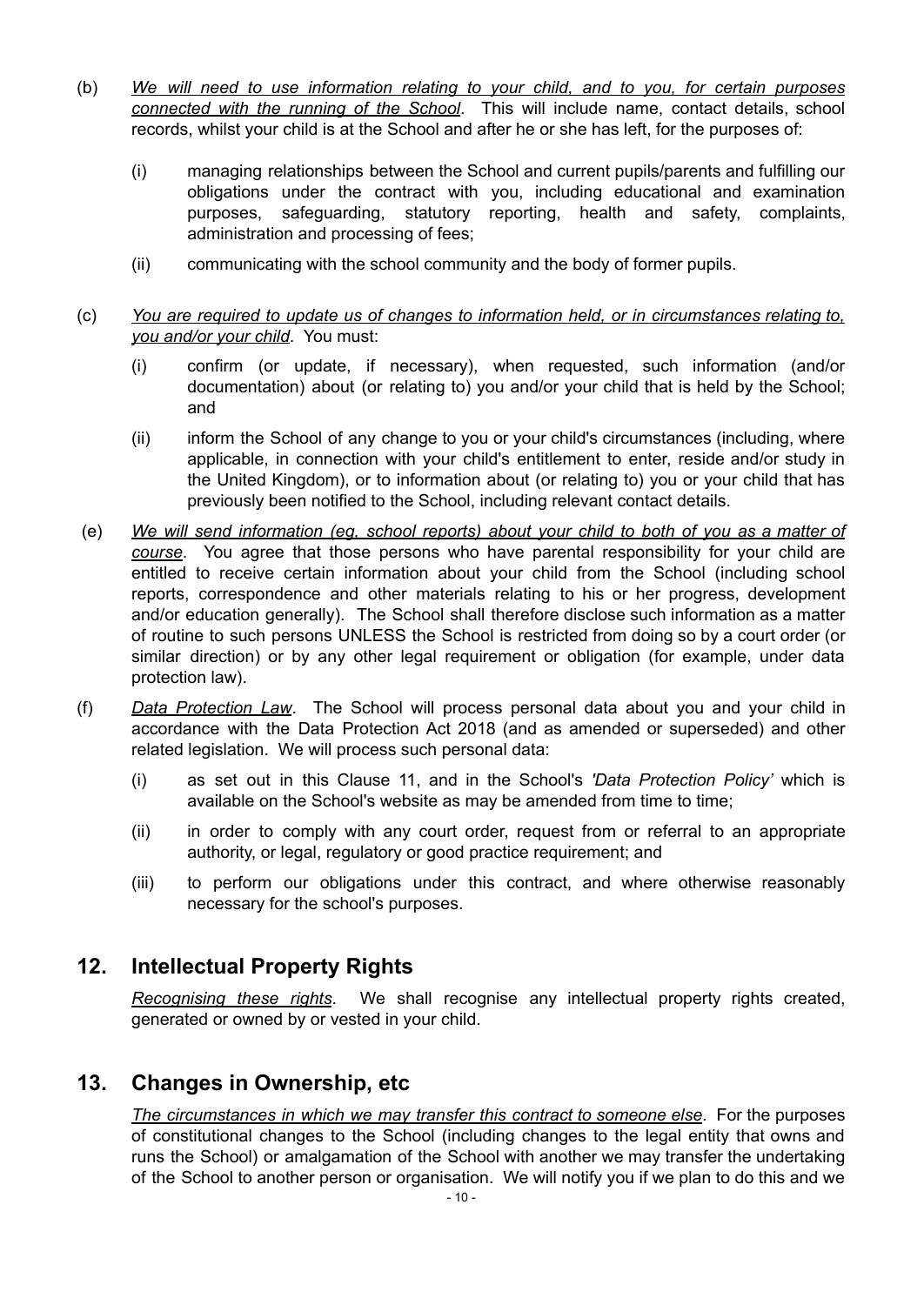will ensure that the transfer will not affect your rights under this contract. We may transfer our rights and obligations under this contract in connection with any such transfer and/or amalgamation.

# **14. Ending this Contract**

- (a) *Our rights to end the contract*. In addition to where this contract is terminated automatically as a result of an exclusion or required removal under Clause 7, the School may end this contract at any time by notice in writing to you, without any obligation to return any Acceptance Fee, or Re-Acceptance Fee, or fees paid to you, if:
	- (i) we are unable to collect by Direct Debit when it is due, or you do not make a payment to us when it is due and you still do not make payment within fourteen (14) days of us reminding you that such payment is due;
	- (ii) you (or either of you) make a serious misrepresentation of facts or circumstances to us, or you (or either of you) withhold important information from us, about you and/or your child or that is relevant to the provision of education by the School to your child (such as misrepresenting at any point in time (and whether by act, omission or withholding of information on your part) that you and/or your child is legally entitled to enter, reside and/or study in the United Kingdom when in fact you/your child is not);
	- (iii) you fail or refuse to complete and submit to the School a medical questionnaire in respect of your child and/or you fail or refuse to complete and submit a parental absence form;
	- (iv) you fail or refuse to provide us with information we consider to be satisfactory as to your identity, your child's identity, your child's right to enter, live and study in the United Kingdom, or the source of funds you are using to pay the fees, as required under Clause 4(i);
	- (iv) you (or either of you):
		- (aa) are unable, following our request, to demonstrate that you will be able to pay the fees and supplemental charges due under this contract;
		- (bb) are otherwise unable to pay your debts as they fall due;
		- (cc) are the subject of a bankruptcy petition or order; or
		- (dd) you enter into an individual voluntary arrangement; or
	- (v) you otherwise do not comply with (that is, you breach) your obligations under this contract such that we have a legal right to end the contract because of something you have done wrong or, in the Head's reasonable discretion, the School is not able to provide, or is compromised in providing, the educational services it needs to in satisfaction of its obligations under this contract.
- (b) *Your rights to end the contract*. You may end this contract at any time by notice in writing to the School if:
	- (i) you have a legal right to end the contract because of something we have done wrong; or
	- (ii) the School becomes insolvent or goes into liquidation or receivership or administrative receivership or is wound-up for any reason.
- (c) *When this contract will end if not terminated early*. For the avoidance of doubt and without us having to provide you with notice, this contract shall end at the end of your child's schooling.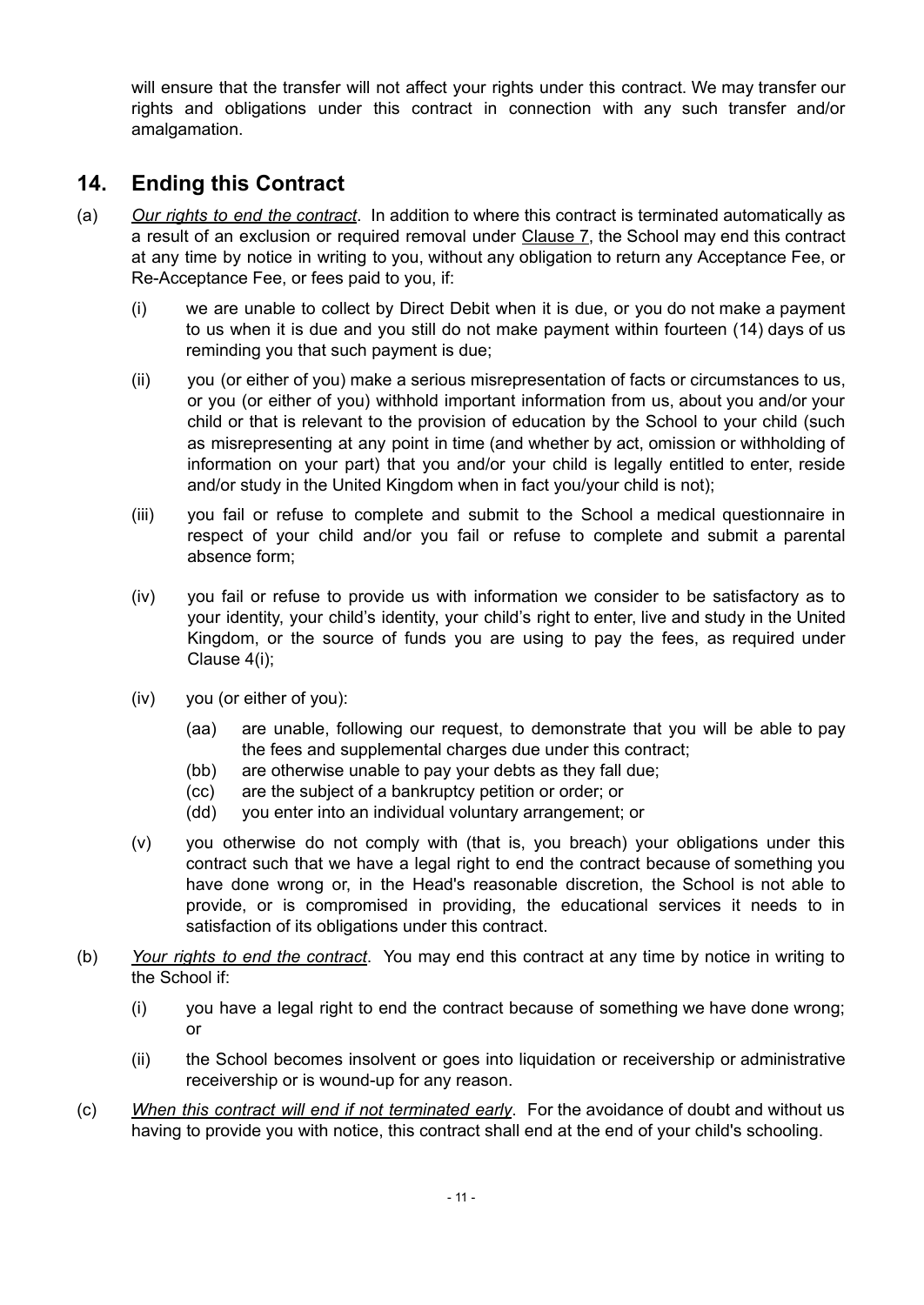(d) *Ending the contract will not affect any accrued rights*. Once this contract ends, it will not affect any legal rights or obligations that either you or we have that may already have arisen, for example your obligation to pay any outstanding invoices, fees, or supplemental charges. After this contract ends, you and we will keep any rights we have under general law.

## **15. Events outside of our, or your, control**

- (a) *What we mean by an "event outside of our/your control"*. We mean any event beyond either your or our reasonable control including, by way of example and for the avoidance of doubt, acts of God, war, riot, civil commotion, compliance with any law or governmental order, rule, regulation or direction (including that of a local authority), accident, fire, flood, storm, pandemic or epidemic of any disease, terrorist attack, chemical or biological contamination. In the remainder of this Clause 15 we shall refer to these as an "event".
- (b) *What happens if we are affected by an event outside of our control*. If an event beyond our control arises which prevents or delays the School's performance of any of its obligations under this contract, the School shall give you notice in writing specifying the nature and extent of the circumstances giving rise to the event. Provided that the School has acted reasonably and prudently to prevent and/or minimise the effect of the event and subject to Clause 15(c), the School will not be responsible for not performing those of our obligations which are prevented or delayed by, and during the continuance of, the event. To the extent reasonably practicable in the circumstances the School shall try during the continuance of the event to continue to provide educational services (including by providing appropriate educational services remotely).
- (d) *Events lasting more than 6 months*. If the School is prevented from performing all of its obligations as a result of an event (and is unable to provide educational services remotely) for a continuous period of more than six (6) months, the School shall notify you of the steps it plans to take to ensure performance of the contract after such period and you shall then, following receipt of such notice, be entitled to end this contract on written notice to the School and without giving a term's notice or paying fees in lieu of notice.
- (e) *What happens if your child is affected by an event outside of your control*. Subject to Clause 4(h) (which means that you are not entitled to a refund or reduction in fees in cases of illness or absence), if your child is wholly and completely unable to participate in the provision of any education at School or remotely due to reasons caused by an event you shall give the School notice in writing of such circumstances and the following provisions shall apply:
	- (i) in consultation and cooperation with the School you shall do everything you reasonably can to minimise the impact of the event in order to continue to perform your obligations under this contract in any way that is reasonably practicable in the circumstances; and resume the performance of the obligations as soon as reasonably possible;
	- (ii) in circumstances where, following the efforts made and steps taken under sub-clause 15(e)(i) above, your child is not able to participate and benefit from any level of provision of education by the School (whether at School or remotely) then you shall not be responsible for failing to perform your obligations (including the obligation to pay fees, pro-rated accordingly) during the continuance of the event; and
	- (iii) if the event continues to prevent your child wholly and completely from attending the School or being able to participate and benefit from any level of provision of education by the School (whether at School or remotely) for more than six (6) months you shall discuss with the School a solution by which this contract may be performed and, following such discussions, you or the School shall be entitled to cancel the contract on